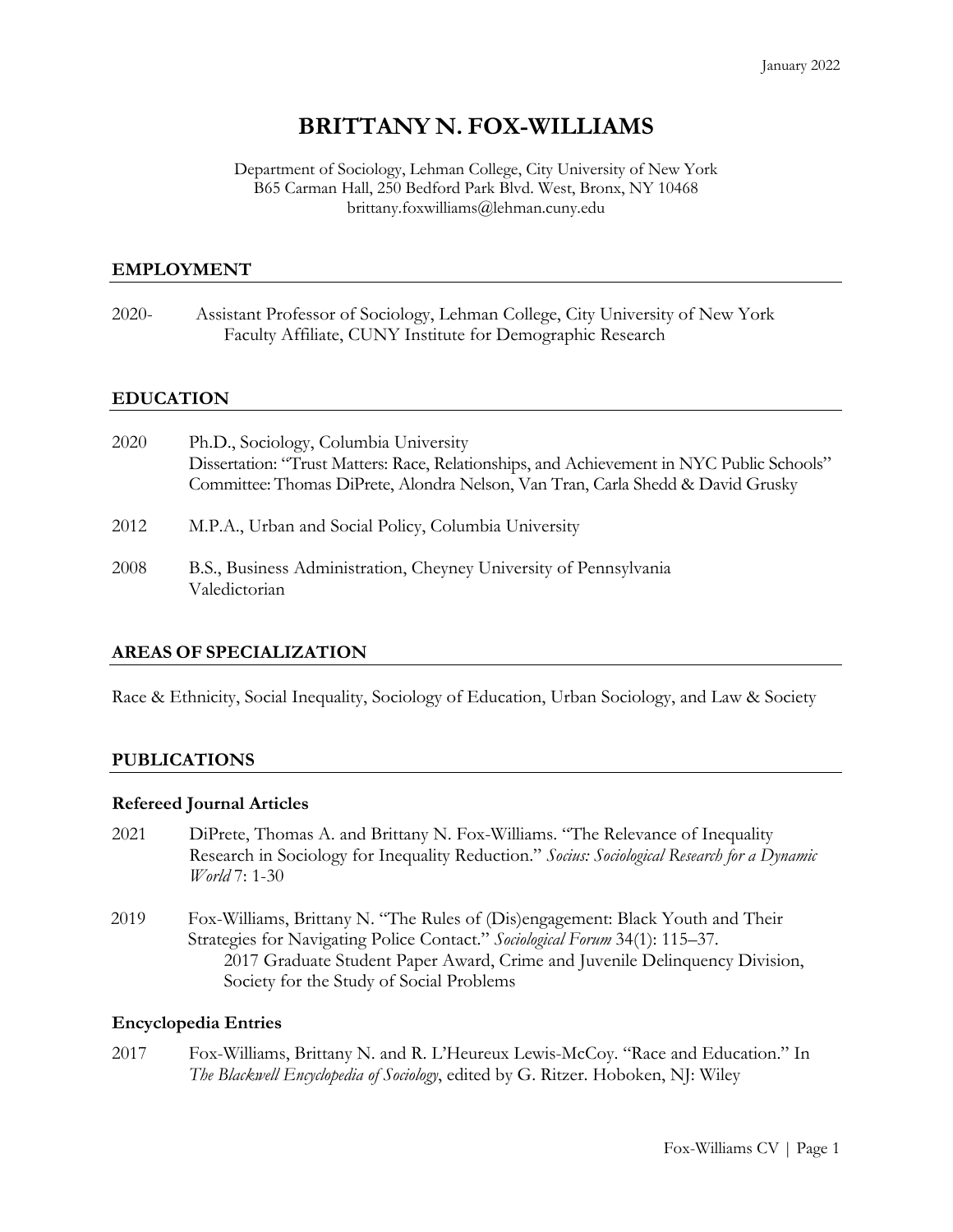## **Manuscripts in Preparation**

Fox-Williams, Brittany N. "Race Matters: Student–Teacher Trust in NYC Schools."

Fox-Williams, Brittany N. "Race, Trust, and Student Outcomes in NYC Schools."

Fox-Williams, Brittany N. "Feeling Vibes and Building Bonds: Student-Teacher Trust from the Perspectives of Black Youth."

Fox-Williams, Brittany N. and Lisbeth Trille G. Loft. "Should I Tell Anyone? Heterogeneous Youth Mental Health Responses in the Aftermath of an Involuntary Police Encounter."

#### **GRANTS AND FELLOWSHIPS**

| 2021    | Pipeline Grant, Russell Sage Foundation & Gates Foundation, "School Context and the<br>Racialized Trust Perspectives of Black Youth" (\$29,702)    |
|---------|----------------------------------------------------------------------------------------------------------------------------------------------------|
| 2021    | PSC-CUNY Traditional B Research Award, "School Context and the Racialized Trust<br>Perspectives of Black Youth" (\$4,530)                          |
| 2019    | MDRC Gueron Scholars Program Doctoral Fellowship (\$5,000)                                                                                         |
| 2017-18 | Fellowship in Academic Administration, Columbia Graduate School of Arts and<br>Sciences Office of Academic Diversity (\$4,000)                     |
| 2017    | Doctoral Dissertation Improvement Grant, National Science Foundation, "Race,<br>Achievement and Trust in Student-Teacher Relationships" (\$11,786) |
| 2017    | Matching Travel Grant, Columbia University GSAS (\$400)                                                                                            |
| 2017    | Cornerhouse Travel Grant, Columbia University Department of Sociology (\$250)                                                                      |

## **AWARDS AND HONORS**

| 2019    | Alternate, American Sociological Association Minority Fellowship Program                                                 |
|---------|--------------------------------------------------------------------------------------------------------------------------|
| 2017    | Graduate Student Paper Award Winner, Society for the Study of Social Problems Crime<br>and Juvenile Delinquency Division |
| 2014    | Honorable Mention, Ford Foundation Predoctoral Fellowship                                                                |
| 2013    | Alternate, Ford Foundation Predoctoral Fellowship                                                                        |
| 2012-17 | Paul F. Lazarsfeld Fellowship, Columbia University Department of Sociology                                               |
|         |                                                                                                                          |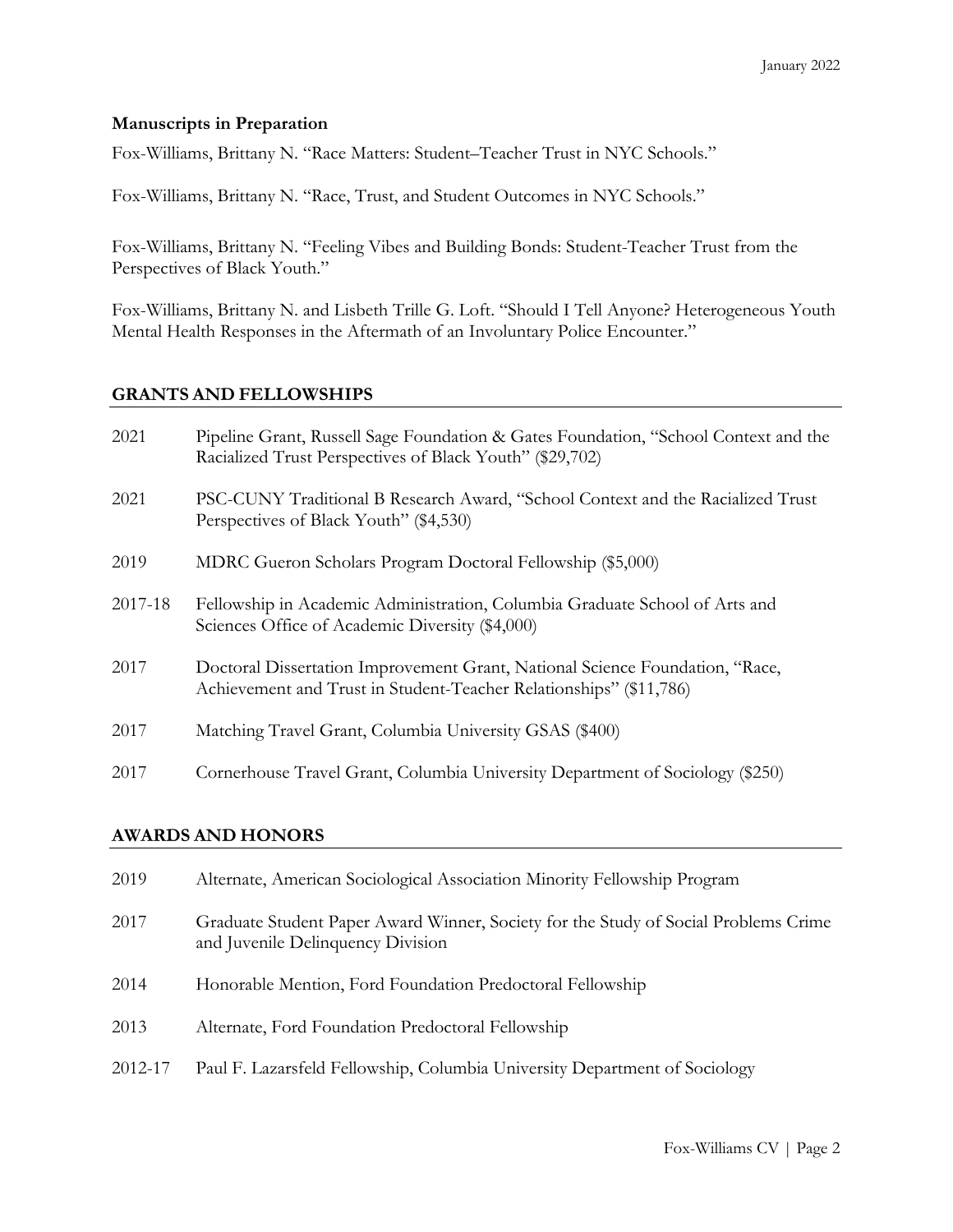# **PRESENTATIONS**

#### **Invited Talks**

| 2021 | "Race, Trust, and Inequality in Urban Schools." Emerging Voices in Sociology Speaker<br>Series, Department of Sociology, Tufts University, Medford, MA (Nov.)                                                                                               |
|------|-------------------------------------------------------------------------------------------------------------------------------------------------------------------------------------------------------------------------------------------------------------|
| 2021 | "The Relevance of Inequality Research in Sociology for Inequality Reduction" (with<br>Thomas DiPrete). From Understanding Inequality to Reducing Inequality Virtual<br>Forum, Institute of Human Development and Social Change, NYU, New York, NY<br>(Oct.) |
| 2020 | "Avoiding Harm and Maintaining Dignity: How Black Youth Navigate Police<br>Encounters in NYC." Activism in Academia Working Group, The Center for the<br>Humanities, The Graduate Center, CUNY, New York, NY (Dec.)                                         |
| 2019 | "Race, Trust, and Student–Teacher Relationships in NYC Public Schools." K-12<br>Education Policy Group, MDRC, New York, NY (Aug.)                                                                                                                           |

# **Conference Participation**

| 2021 | "Feeling Vibes and Building Bonds: Student-Educator Trust from the Perspectives of<br>Black Youth." American Sociological Association Meeting, Virtual Conference (Aug.)                                           |
|------|--------------------------------------------------------------------------------------------------------------------------------------------------------------------------------------------------------------------|
| 2021 | "Feeling Vibes and Building Bonds: Student-Educator Trust from the Perspectives of<br>Black Youth." Society for the Study of Social Problems Meeting, Virtual Conference<br>(Aug.)                                 |
| 2020 | "Race Matters: Student-Teacher Trust in NYC Middle Schools." American Sociological<br>Association Meeting, San Francisco, CA - panel canceled due to COVID-19 (Aug.)                                               |
| 2020 | "Race Matters: Student-Teacher Trust in NYC Middle Schools." Society for the Study<br>of Social Problems Meeting, San Francisco, CA - panel canceled due to COVID-19<br>(Aug.)                                     |
| 2017 | "The Rules of (Dis)engagement: Black Youth and Their Strategies for Navigating Police<br>Contact." Society for the Study of Social Problems Meeting, Montreal, QC (Aug.)                                           |
| 2017 | "The Rules of (Dis)engagement: Black Youth and Their Strategies for Navigating Police<br>Contact." Association of Black Sociologists Meeting, Montreal, QC (Aug.)                                                  |
| 2017 | "The Rules of (Dis)engagement: Black Youth and Their Strategies for Navigating Police<br>Contact." Eastern Sociological Society Meeting, Philadelphia, PA (Feb.)                                                   |
| 2016 | "Learning the Rules of Engagement: Youth Cultural Capital and Police Contact in<br>NYC." Understanding Global and Local Inequalities Sociology Graduate Student<br>Conference at Stony Brook University, NY (Apr.) |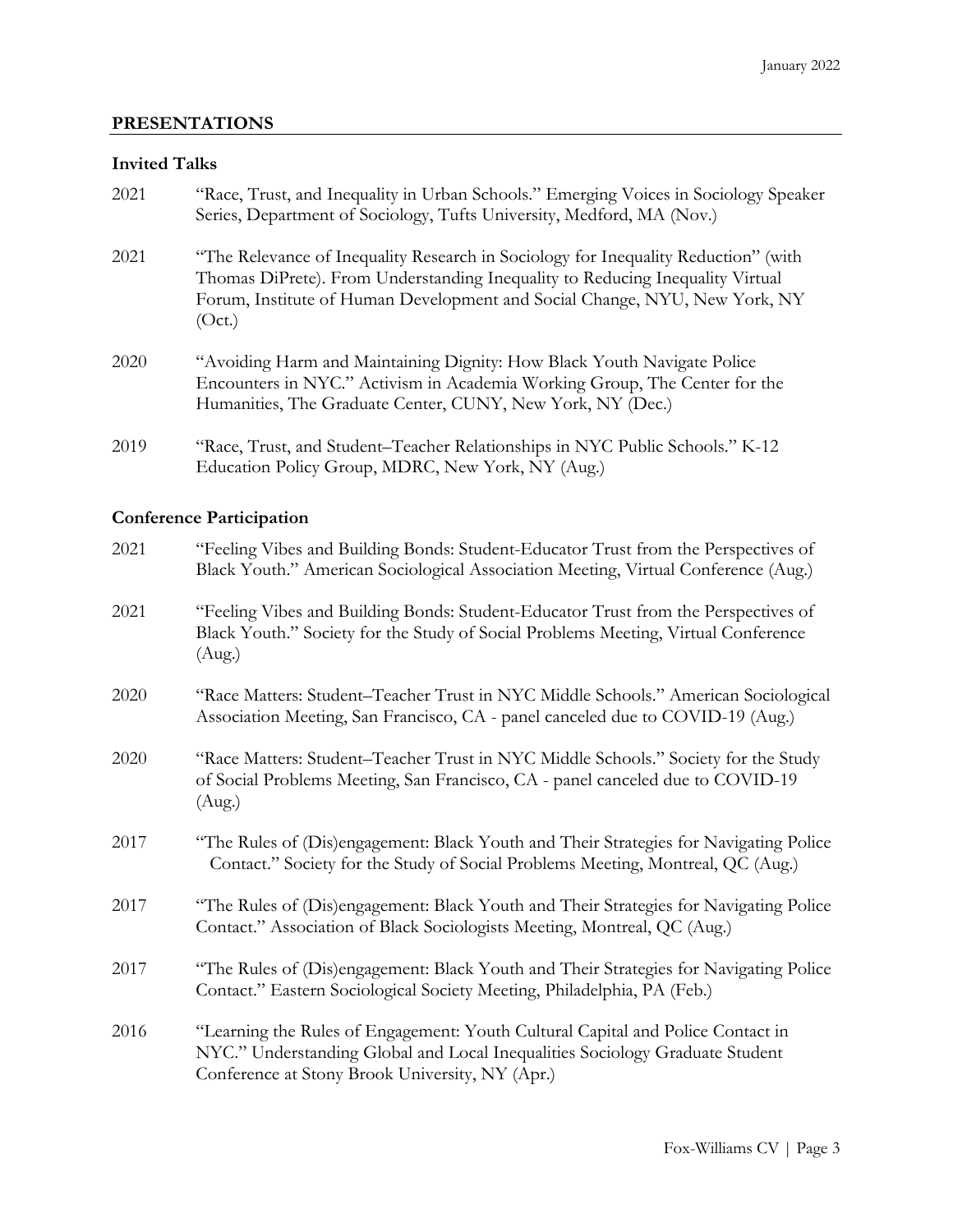| 2015 | "Reducing Youth Inequality: What American Scholarship Can Learn from the European<br>Experience" (with Thomas DiPrete). International Sociological Association-RC28<br>Meeting, Philadelphia, PA (Aug.)                           |
|------|-----------------------------------------------------------------------------------------------------------------------------------------------------------------------------------------------------------------------------------|
| 2015 | "Racing Uptown: Racial and Ethnic Demographic Changes in Upper Manhattan" (with<br>R. L'Heureux Lewis-McCoy). Critical Perspectives on Puerto Ricans and Dominicans in<br>the U.S. Conference, Hunter College, New York, NY (May) |
| 2013 | "Residential Mobility and Neighborhood Context: Race, Poverty, and Child<br>Development." Black Doctoral Network Conference, Philadelphia, PA (Oct.)                                                                              |

2013 "Residential Mobility and Neighborhood Context: Race, Poverty, and Child Development." Association of Black Sociologists Meeting, New York, NY (Aug.)

## **Campus or Departmental Talks**

| 2021 | "Building Trust in the Classroom: Lessons from Black Youth in NYC Public High  |
|------|--------------------------------------------------------------------------------|
|      | Schools." Writing Across the Curriculum Faculty Seminar, Lehman College, CUNY, |
|      | Bronx, NY (Dec.)                                                               |
|      |                                                                                |

- 2019 "Race, Trust, and Student–Teacher Relationships in NYC Public Schools." Diversity Research Collective Symposium, Columbia University, New York, NY (May)
- 2017 "The Rules of (Dis)engagement: Black Youth and Their Strategies for Navigating Police Contact." Diversity Research Collective Symposium, Columbia University, New York NY (Apr.)
- 2015 "Coming of Age in the Broken Windows City." Race, Ethnicity and Migration Workshop, Columbia University, New York, NY (Apr.)

# **TEACHING**

## **Lehman College, CUNY, Department of Sociology**

Advanced Methods of Social Research (Fall 2020 – Spring 2022)

## **Columbia University, Department of Sociology**

Race, Crime and Law – Instructor of Record (Summer 2018, 2020) Sociology of Schools, Teaching and Learning – Teaching Assistant (Spring 2019) Workshop on Wealth and Inequality – Teaching Assistant (Fall 2014, Spring 2015) Master's Thesis Seminar – Teaching Assistant (Fall 2014) Race and Place in Urban America – Teaching Assistant (Fall 2013)

## **Columbia University, Leadership Alliance Summer Research Program**

Social Science Research and Design – Instructor of Record (Summer 2014, 2015, 2016, 2018)